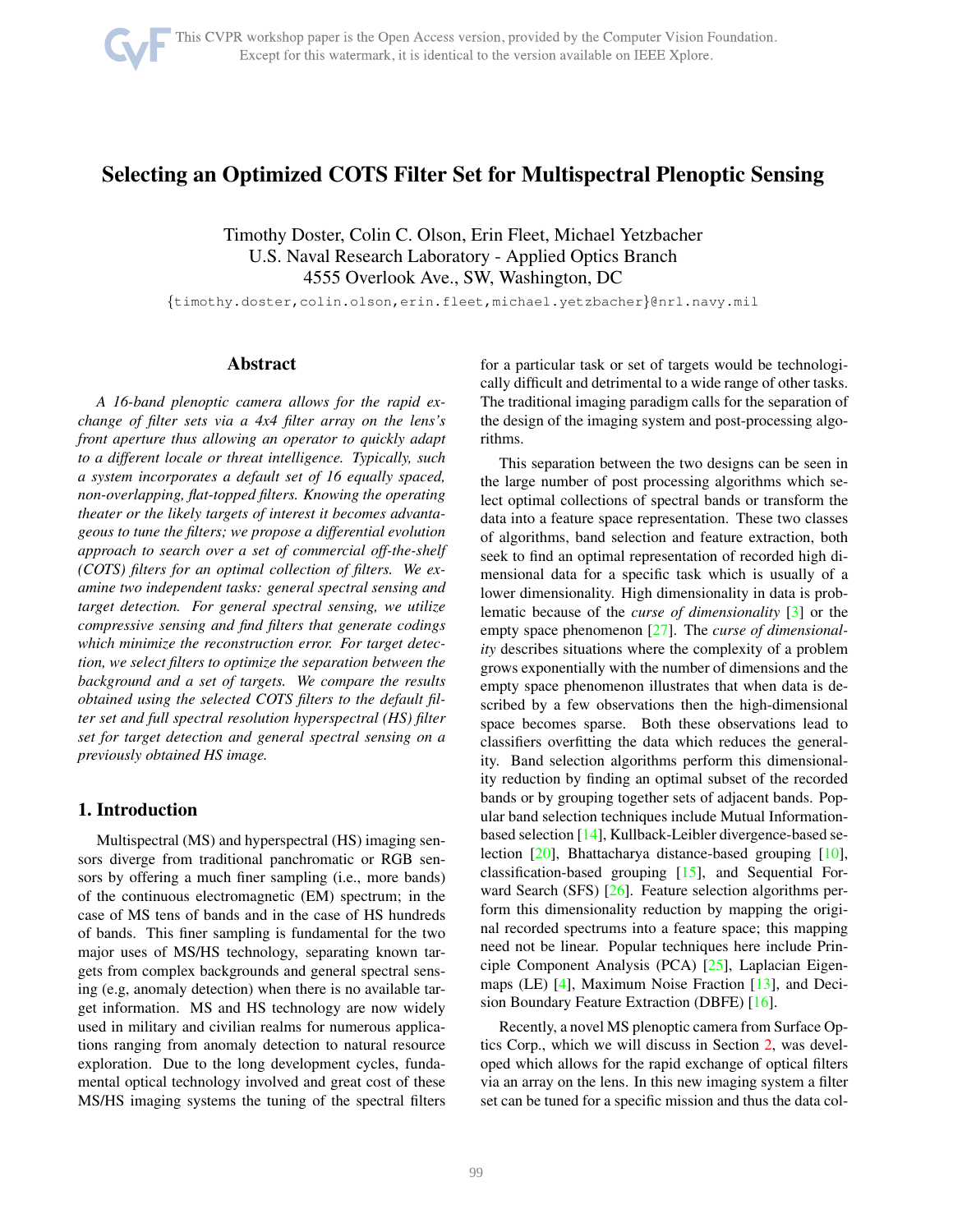lected will be better able to address the mission task. Also, by tuning the filters, only the relevant features of the scene are captured eliminating the need for post-processing algorithms (e.g., band selection or feature extraction). When the particular mission or locale changes the filter set can easily be exchanged for a more relevant one without the need to any adjustments to the larger optical system.

In this paper, utilizing the plenoptic camera framework, we propose to select a subset of available COTS filters for two distinct imaging tasks. In Section [2](#page-1-0) we will describe the novel plentoptic imaging system which serves as the physical environment for our developed numerical methods. In Section [3](#page-1-1) we describe the COTS filter collection which we will seek to find an optimal subset of. In Section [4](#page-2-0) we describe the optimization process for the filter selection which involves defining the fitness functions for both sensing tasks and the differential evolution (DE) optimization strategy. In Section [5](#page-4-0) we conduct a numerical experiment on an existing HS image comparing the optimized filter set to the default plenoptic filters and the full spectral resolution HS filter set. In Section [6](#page-6-0) we provide some conclusions.

## <span id="page-1-0"></span>2. Plenoptic Camera

For this research we will focus on designing filters for the novel Surface Optics Corp. VNIR plenoptic camera  $(SOC716)$  [\[8\]](#page-7-3). The SOC716 is a 16-band full motion video spectral imager with interchangeable filters contained in a mosaic filter array (MFA) that can be mounted on the lens. As a standard plenoptic camera, the micro lens array (MLA), located in close vicinity of the focal plane, image the objective aperture onto the focal plane array (FPA), creating what is nominally a 4x4 sampling of the aperture with square sub-apertures. Each lenslet forms a conjugate real image of the MFA on the focal plane. Therefore, each *super-pixel* samples nominally the same spatial content with 16 different aperture functions. The FPA is aligned with these replicated images so that each FPA pixel receives light from only one filter of the MFA. The MLA has a 640x540 format and is rigidly mounted to the FPA. The default filter set has sixteen independent and contiguous spectral channels made up of approximately flat-top bandpass filters with center wavelengths ranging from 450 to 950 nm.

We note that the proposed imaging paradigms which we will present in this paper are agnostic to the actual imaging system and can all be easily extended to a number of other MS imagers including: filter wheel [\[6\]](#page-7-4), camera array [\[31\]](#page-8-8), and filtered active illumination [\[9\]](#page-7-5) MS imaging systems. In addition our techniques are not limited to a specific spectral region.

<span id="page-1-2"></span>

Figure 1: Collection of COTS filters. Each filter is plotted with wavelength on the x-axis ranging from 450-950 nm and transmittance on the y-axis from 0-100%.

# <span id="page-1-1"></span>3. COTS Filters

To alleviate the high cost of producing custom optical filters as was done in  $[12]$  we choose to utilize a collection of COTS optical filters. These COTS filters are a fraction of the cost to purchase and don't require the lengthy optical design process necessary to produce custom filters. We choose a collection of 39 Semrock multi-band fluorescence single substrate bandpass filters to comprise our collection of filters. Due to their manufacture method these filters have high transmission with steep, well-defined edges and good blocking between bandpasses. For each filter we download the predicted transmittance values over the wavelength range of the FPA on the plenoptic camera (450−950 nm) at a resolution of 0.2nm. The collection of filters chosen can be seen in Figure [1.](#page-1-2) Once the set of 16 filters has been selected they can be diced and arranged in the  $4 \times 4$  gridAfter spectral cross-talk calibration (which can also be done after a mission) the system will acquire video rate  $640 \times 540$ 16-band MS data.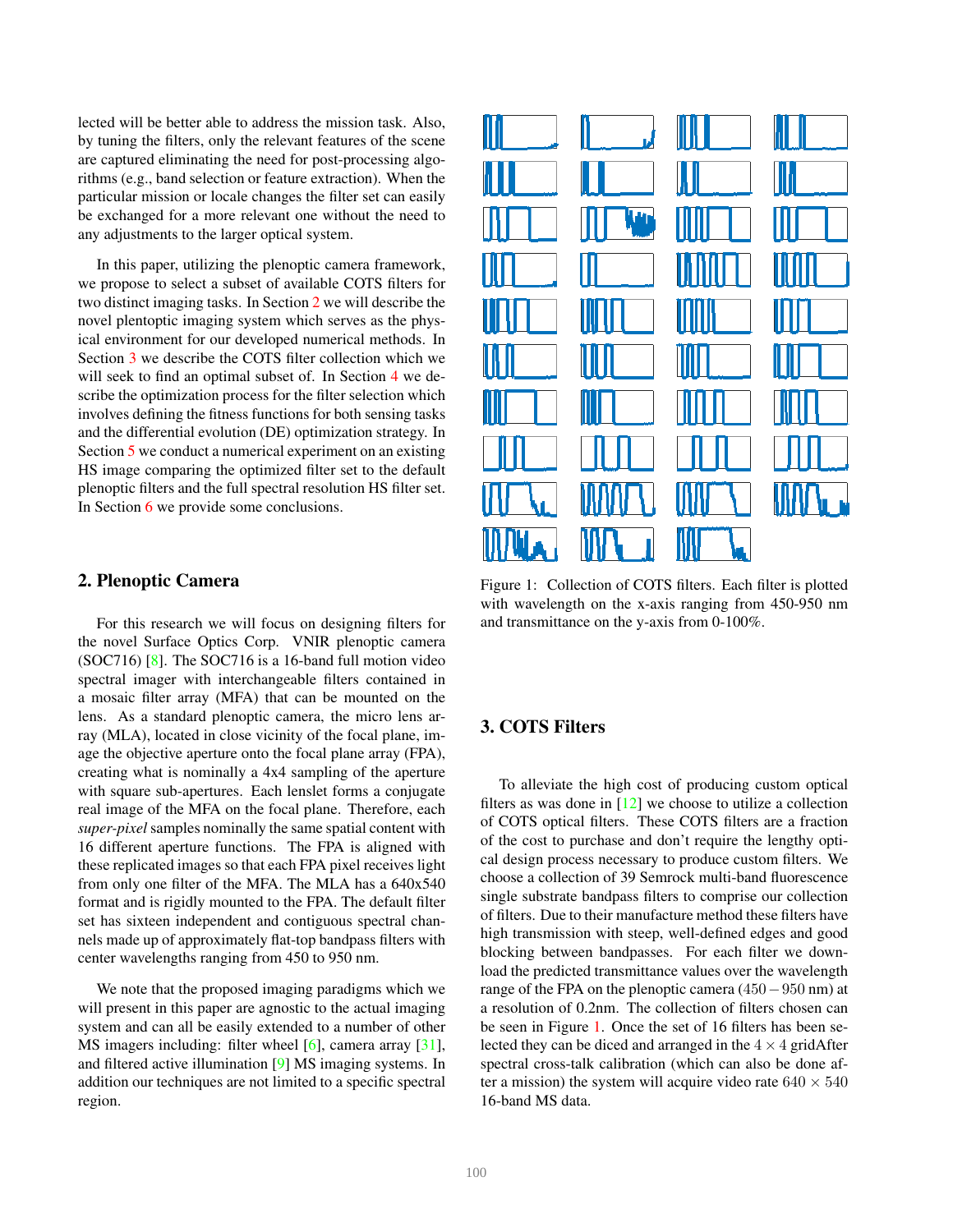### <span id="page-2-0"></span>4. Filter Optimization

We view the multi-filter specification problem as a multiobjective design where one can vary the relative importance of various task-specific objectives. It is instructive to think of these design objectives as residing at two ends of a scale as shown in Figure [2.](#page-2-1) We have the freedom to select the spectral filters such that the sensor can better emphasize one or the other objective depending on their relative weightings,  $\gamma$  and  $(1 - \gamma)$ ,  $\gamma \in [0, 1]$ , in the design performance function, P. Here we consider weightings that balance between target detection performance  $(P_T)$  and spectral resolution performance  $(P_R)$  such that:

$$
P = \gamma P_T + (1 - \gamma) P_R. \tag{1}
$$

Our filter selection method allows for the specification of a set of spectral filters which can be tuned between emphasizing either of these task-specific objectives. The filter search involves solving an optimization problem in high-dimensional space. The formal optimization problem (shown here, without loss of generality, as a maximization) can be written as

$$
\mathcal{F}^* = \max_{\mathcal{F}} g(\mathcal{F}|D),\tag{2}
$$

where the goal is to find a set of filters,  $\mathcal{F}^*$ , from our filter collection, that maximize the objective function for a given dataset. We will utilize a DE search strategy to efficiently search the space which we describe in Section [4.1.](#page-2-2) To accomplish the general spectral resolution task we will need the theory of compressive sensing (CS) which we describe in Section [4.2.](#page-2-3) In Section [4.3](#page-3-0) we define the fitness function for the target detection task-specific objective and in Section [4.4](#page-3-1) we define the fitness function for the general spectral recovery task-specific objective.

### <span id="page-2-2"></span>4.1. Differential Evolution

In general, the optimization problem in Equation [2](#page-2-4) is non-convex (i.e., characterized by the presence of multiple optima) and therefore we find it useful to employ a global optimization algorithm (search routine) that is capable of (but cannot guarantee) convergence to a global (rather than local) optimum. In particular, we employ DE [\[29\]](#page-8-9), an algorithm that, by mimicking the evolutionary processes from biology, iteratively improves a set of candidate solutions, X, according to the objective (fitness) function,  $q(\cdot)$ . During each iteration, the algorithm proposes new candidate solutions,  $X'$ , by the mutation and cross-over of members of the population (which is composed of previous candidate solutions). These new proposed candidate solutions and the current candidate solutions are evaluated by the fitness function and only the top performing candidate solutions are retained for the next iteration. This process continues until

<span id="page-2-1"></span>

Figure 2: Conceptual diagram of the range of camera operational modes for a  $L = 16$  filter (4  $\times$  4 array) plenoptic camera. P is the total performance of the sensor,  $P_T$  is the detection performance,  $P_R$  quantifies spectral resolution and reconstruction performance, and  $\gamma$  is a weighting term. Target detection performance is exclusively favored when  $\gamma = 1$ . Spectral resolution is favored when  $\gamma = 0$ , yielding a spectral CS sensor that can recover  $L' > L$  spectral bands.

<span id="page-2-4"></span>a stopping condition based on the number of iterations or the output of the fitness function. The basic DE algorithm is stated in Algorithm [1.](#page-3-2) For our particular task-specific optimization problems we constrain the population to include binary vectors with a sum of 16 and length equal to the number of filters in the collection (39). We constrain the mutation and cross-over to produce solutions which live in the desired population set by performing modulus operations and randomly including or deleting filters to ensure a population members which sum to 16.

#### <span id="page-2-3"></span>4.2. Compressive Sensing

CS is a technique used to recover a signal with fewer samples than that required by the Shannon-Nyquist Sampling theorem [\[28\]](#page-8-10) under the restriction that the signal is sparse and the sensing matrix is incoherent relative to a selected signal model  $[7, 11]$  $[7, 11]$ . For a recorded signal Y, a sensing matrix  $\Phi$ , a signal model or basis (frame)  $\Psi$ ; a CS recovery seeks to find  $\hat{\alpha}$ , which minimizes the underdetermined system:

<span id="page-2-5"></span>
$$
\hat{\alpha} = \min_{\alpha} \left\{ \|Y - \Phi \Psi \alpha\|_2^2 + \tau \|\alpha\|_1 \right\},\tag{3}
$$

where  $\tau$  is a sparseness parameter. Having found the minimizer,  $\hat{\alpha}$ , an estimate of the true spectrum can be recovered by applying the signal model,

<span id="page-2-6"></span>
$$
\hat{p} = \Psi \hat{\alpha}.\tag{4}
$$

For notational purposes let  $CS(\Phi Y, \Psi)$  be the outcome of an algorithm which returns an estimate of the underlying true signal. The problem described in Equation [3](#page-2-5) can be solved for with numerous techniques, e.g,. linear programming [\[5\]](#page-7-9), Bergman iteration methods [\[22\]](#page-8-11), Matching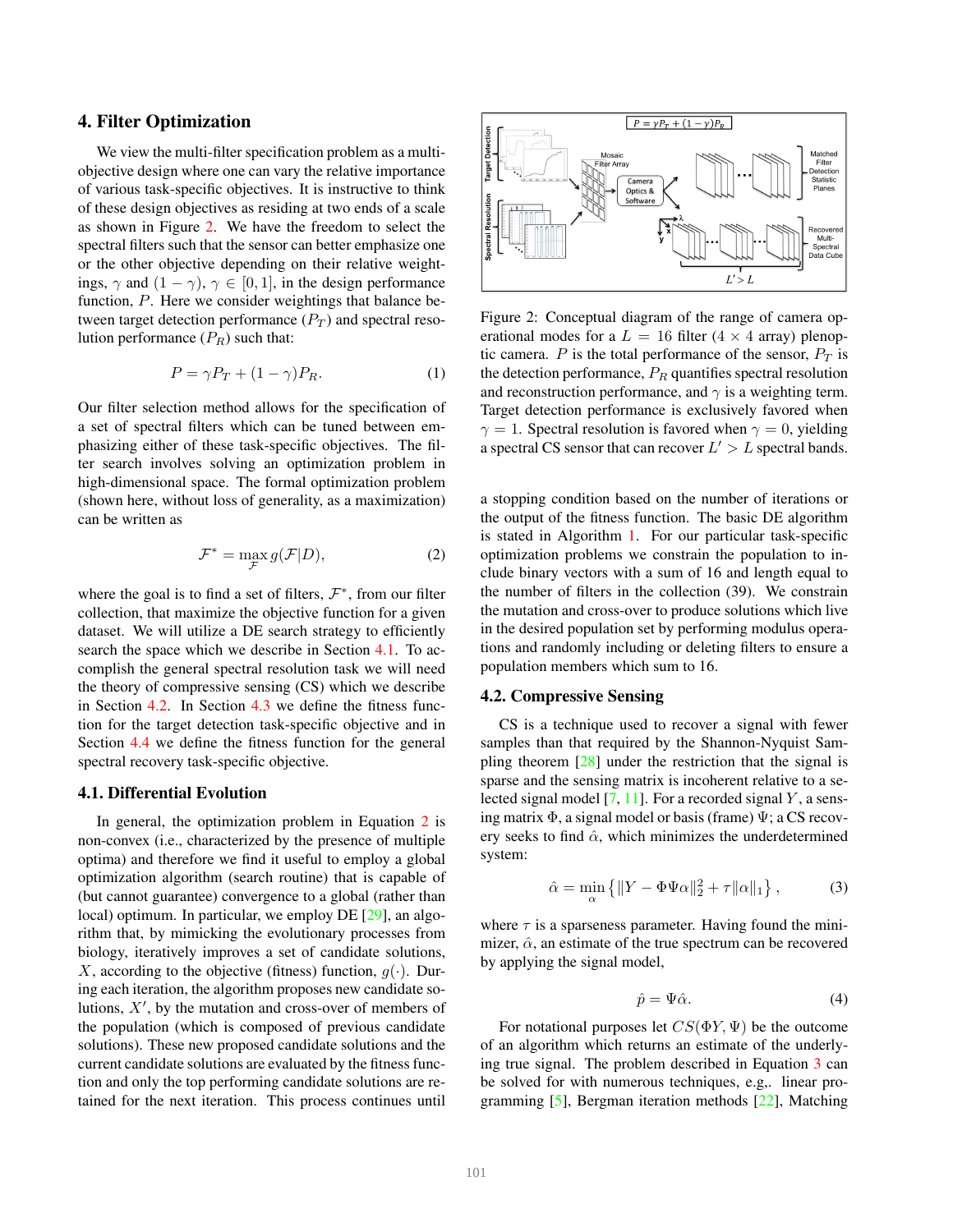<span id="page-3-2"></span>Algorithm 1 Differential Evolution

# 1: Initialize:

Create a random population of  $P$  candidate solutions,  $X$ , which are contained in the D-dimensional search space. Choose fitness function  $g : \mathbb{R}^{\mathcal{D}} \mapsto \mathbb{R}$ , cross over probability  $CR \in [0, 1]$ , and differential weight  $W_F \in [0, 2]$ . 2: for  $n = 1$  to Stop do 3: for  $x \in X$  do 4: Choose  $a, b, c \in X \setminus x$  such that they are distinct 5:  $z = a + W_F \times (b - c)$ 6: Pick a random integer index  $R \in [1, \mathcal{D}]$ 7: Choose r, a  $\mathcal{D} \times 1$  vector, from  $U(0, 1)$ 8: **for**  $d = 1$  to  $D$  **do** 9:  $x'(d) = \begin{cases} z(d) & d = R \text{ or } r(d) \leq CR \end{cases}$  $x(d)$   $r(d) > CR$ 10: end for 11: Constrain  $x$  to be a valid population member 12: **if**  $g(x') > g(x)$  then 13: Replace x with  $x'$  in the population

14: end if 15: end for

16: end for

Pursuit [\[18\]](#page-8-12) and Orthogonal Matching Pursuit [\[23\]](#page-8-13). For simplicity we will utilize linear programming with equality constraints.

#### <span id="page-3-0"></span>4.3. Target Detection Fitness Function

Let  $p \in I$  be the N-dimensional spectral pixel from a training dataset I of size  $N_I$ . Let  $\mathcal{M}(p|\mathcal{F})$  be a function which applies the encoded candidate filters,  $\mathcal F$ , to a pixel  $p$ to yield the *M*-dimensional pixel  $p'$ :

<span id="page-3-3"></span>
$$
p' = \mathcal{M}(p|\mathcal{F}) = \mathcal{F}p.
$$
 (5)

Let us also denote a set of indicator functions  $\mathcal{T} = \{\mathcal{T}_i\}_{i=1}^{N_T}$ , where  $N_T$  is the number of distinct targets,

$$
\mathcal{T}_i(p) = \begin{cases} 1 & p \text{ is a member of target class } i, \\ 0 & \text{otherwise,} \end{cases}
$$
 (6)

with associated target spectral signatures  $T_i \in \mathbb{R}^N$ .

In target detection mode ( $\gamma = 1$ ) our goal is to select a filter that increases the probability that pixels belonging to each of the target classes will be correctly assigned to their appropriate class while simultaneously limiting the number of false alarm detections associated with background pixels that are erroneously labeled target pixels. We use the Adaptive Cosine Estimator (ACE) [\[19\]](#page-8-14) as a similarity measure to quantify how closely each transformed pixel,  $p'$ , matches a

given target spectrum,  $T_i$ , given a filter set  $\mathcal{F}$ :

$$
m_i(p|T_i, \mathcal{F}) = \frac{(\Omega_{TF})^2}{\Omega_{TT}\Omega_{FF}},\tag{7}
$$

where,

$$
\Omega_{TF} = (\mathcal{M}(T_i|\mathcal{F}) - \mu_{BG})^T \Sigma_{BG}^{-1} (\mathcal{M}(p|\mathcal{F}) - \mu_{BG}), \quad (8)
$$

$$
\Omega_{TT} = (\mathcal{M}(T_i|\mathcal{F}) - \mu_{BG})^T \Sigma_{BG}^{-1} (\mathcal{M}(T_i|\mathcal{F}) - \mu_{BG}), \quad (9)
$$
  

$$
\Omega_{FF} = (\mathcal{M}(p|\mathcal{F}) - \mu_{BG})^T \Sigma_{BG}^{-1} (\mathcal{M}(p|\mathcal{F}) - \mu_{BG}), \quad (10)
$$

for a known target signature  $T_i$ , background spectral mean of all the transformed pixels,  $\mu_{BG}$ 1  $\frac{1}{N_I} \sum_{p \in I} \mathcal{M}(p|\mathcal{F})$ , and background covariance,  $\Sigma_{BG} = \frac{1}{N_I-1} \sum_{p \in I} (\mathcal{M}(p|\mathcal{F}) - \mu_{BG})^T (\mathcal{M}(p|\mathcal{F}) - \mu_{BG}).$ 

Let us now measure the mean,  $\mu_i^{\text{target}}$ , and standard deviation,  $\sigma_i^{\text{target}}$ , of the ACE statistics for each target signature:

$$
\mu_i^{\text{target}} = \frac{1}{t_i} \sum_{p \in I} m_i(p|T_i, \mathcal{F}) \mathcal{T}_i(p), \quad (11)
$$

$$
\sigma_i^{\text{target}} = \sqrt{\frac{1}{t_i - 1} \sum_{p \in I} \left| m_i(p | T_i, \mathcal{F}) - \mu_i^{\text{target}} \right|^2} \mathcal{T}_i(p), \tag{12}
$$

where  $t_i = \sum_{p \in I} \mathcal{T}_i(p)$ . Similar calculations can be made for  $\mu_i^{\text{background}}$  and  $\sigma_i^{\text{background}}$  by considering  $1 - \mathcal{T}_i(p)$ .

To avoid the problem of saturating target separability from the background we use a linear discriminant technique to define the target detection fitness function:

<span id="page-3-4"></span>
$$
g_T(\mathcal{F}) = \sum_{i=1}^{N_T} \frac{\mu_i^{\text{target}} - \mu_i^{\text{background}}}{(\sigma_i^{\text{target}})^2 + (\sigma_i^{\text{background}})^2}.
$$
 (13)

Other measures for quantifying target detection quality such as mutual information [\[14\]](#page-8-1) or the Battacharya distance [\[10\]](#page-7-1) are possible.

#### <span id="page-3-1"></span>4.4. General Spectral Recovery Fitness Function

Each channel of the imager in CS mode ( $\gamma = 0$ ) provides a single CS measurement composed of weighted linear combinations of spectral sub-bands for each pixel. The goal in this case is to design filters that allow reconstruction of spectral pixels with a relative resolution finer than the  $B/L$  resolution offered by a naive filter design based on uniform, disjoint spectral sampling of a fixed spectral band of size  $B$ . This operational mode requires significant computational resources as each spectral pixel must be individually reconstructed by solving the sparsity-regularized CS reconstruction program. We improve our ability to observe a general spectrum at the expense of specific target detection performance and increased computational load.

To optimize the spectral resolution we again define  $p \in$ I to be the N-dimensional spectral pixel from a training dataset I of size  $N_I$ . Using  $\mathcal{M}(p|\mathcal{F})$  as defined in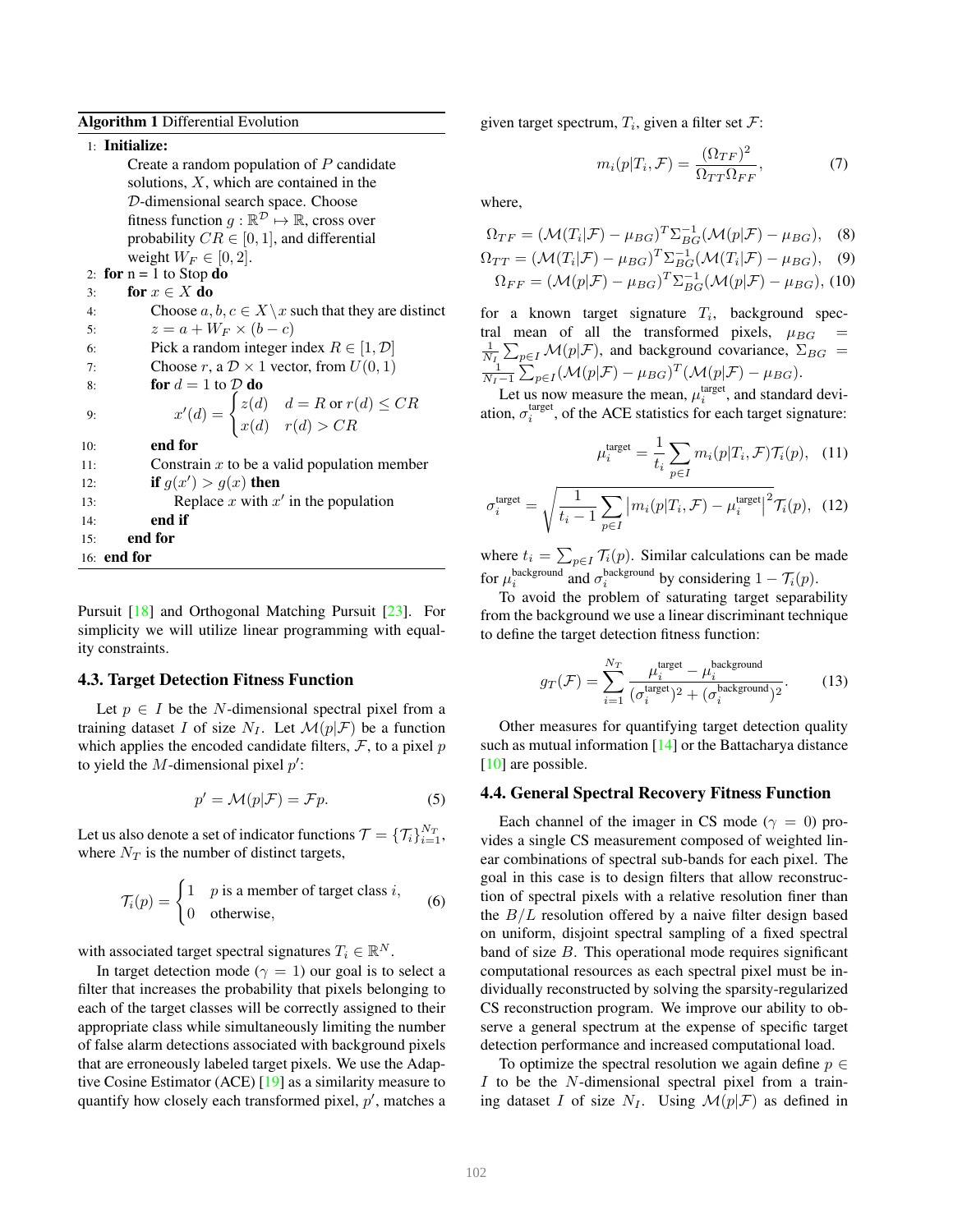equation [\(5\)](#page-3-3) and selecting  $L_R = 16$  filters to produce an  $L_R$ -dimensional feature vector,  $p'$ , we can then estimate  $\hat{p} \in \mathbb{R}^N$  using the CS recovery equations [\(3\)](#page-2-5) and [\(4\)](#page-2-6). In short, our complete forward model for spectral recovery is given by:

$$
\mathcal{M}_R(p|\mathcal{F}) = CS(\mathcal{M}(p|\mathcal{F}), \Psi)
$$
 (14)

and our objective function becomes:

<span id="page-4-2"></span>
$$
g_R(\mathcal{F}) = \frac{1}{\sum_{p \in I} ||\mathcal{M}_R(p|\mathcal{F}) - p||_2^2},\tag{15}
$$

which quantifies how well we recover each  $N$ -dimensional pixel in our data set given  $L_R$ -dimensional samples where  $L_R < N$ .

We now need a signal model  $\Psi$  which will sparsely represent our spectral signal. Here we choose to use end-members learned from the Vertex Component Analysis (VCA) algorithm  $[21]$  for the signal model ( $\Psi$ ); this choice is made for convenience of implementation and that VCA has shown to provide good sparse representations of HS data. Broadly speaking there are two types of signal models: fixed and learned. Fixed models include mathematical transformations such as the discrete cosine transform (DCT), discrete wavelet transform (DWT) and discrete Fourier transform (DFT) [\[1\]](#page-6-1). Learned signal models offer potentially sparser representations but must be tuned to a particular dataset; learned signal model creation algorithms include non-negative matrix factorization (NNMF)  $[24]$ , *K*-singular value decomposition (*K*-SVD) [\[2\]](#page-6-2), method of optimal directions (MOD) [\[17\]](#page-8-17), generalized principle component analysis (GPCA) [\[30\]](#page-8-18) and end-member algorithms [\[32\]](#page-8-19). The method presented in this paper does not require a specific signal model, only one which can sparsely express the sensor data.

### 4.5. Joint Task-specific Optimization

Though not done here, one could allow  $\gamma \in (0,1)$  and optimize for both problems. This would allow for the optimized detection of several targets while at the same time allowing for good general spectral sensing of other materials in the scene. Such an optimization can be accomplished by creating a joint fitness function or by designating filters to belong solely to one of the two extremal tasks. In the latter option, the filters selection would be iteratively updated, switching between the two tasks and freezing the filters which have been selected for the other task.

### <span id="page-4-0"></span>5. Experiment

In this section we utilize a previous collected HS data set to optimize the selection of COTS filters for the different task-specific areas. We will test both the target detection and general spectral recovery task-specific extremes and compare the COTS optimized results to the default plenoptic filter set. To search the space of filters we performed 10, 000 iterations of the DE algorithm with a population of 20,  $CR = 0.5$ , and  $W_F = 0.5$ .

## 5.1. Data

An AVIRIS HS cube acquired in February 2002 over the San Diego Airport was used for the experiment; a RGB representation of the scene can be seen in Figure [3.](#page-4-1) The cube was cropped to  $400 \times 400$  pixels in size and spectral channels with water absorption, poor SNR, or outside of the plenoptic sensor range were removed leaving 51 bands. Three target signatures and associated target masks were selected from the scene for ROC curve analysis. The AVIRIS cube will represent the ground truth as well as what is possible with a HS sensor.

<span id="page-4-1"></span>

Figure 3: RGB representation of the AVIRIS cube. (Best viewed in color)

We numerically simulate how the 16-band default plentoptic filter set would sense the scene by creating flat-top, non-overlapping filters, and applying them to the data. For the COTS filters we perform a cubic interpolation to match the 51 AVIRIS wavelength centers then apply the interpolated filters.

#### 5.2. Target Detection

Using the DE algorithm and the target detection fitness function presented in Equation [13](#page-3-4) we found a collection of 16 COTS filters which maximized the fitness function during the DE optimization search; the fitness function evaluations can be seen in Figure [4.](#page-5-0) In Figure [5,](#page-5-1) we plot the ROC curve for each of the 3 selected targets from the AVIRIS scene. The ROC curves compare the probability of detection  $(p_d)$  to the probability of false alarm  $(p_{fa})$ . As was expected, by selecting filters from a modestly-sized set of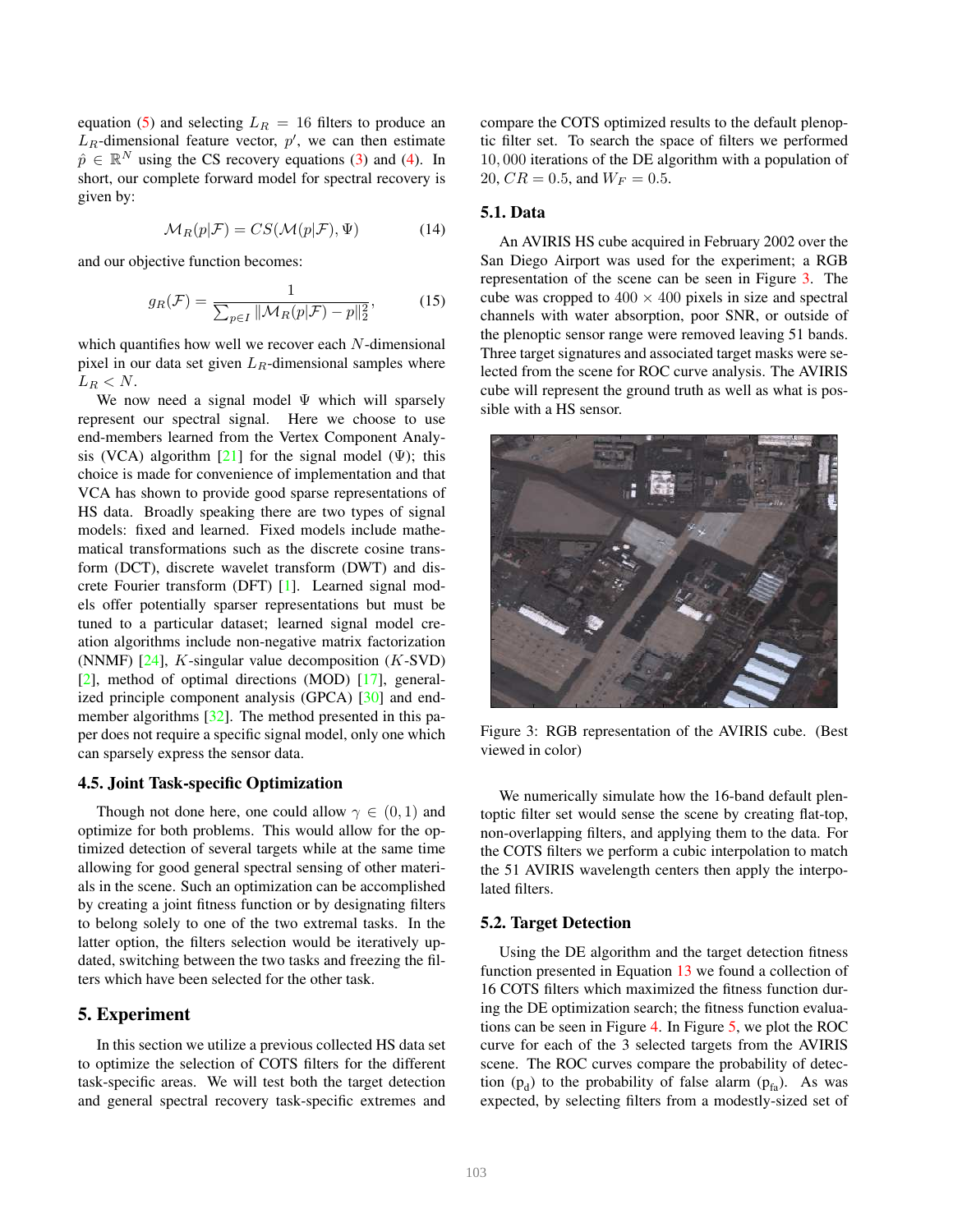<span id="page-5-0"></span>

Figure 4: Evolution of fitness value for target detection task. Red is the elite solution for each generation and the blue is the population average. (Best viewed in color)

COTS filters we were able to outperform the default plenoptic filter set for all targets. Also, by tuning the filter selection we were able to outperform the baseline HS filter set, which had approximately 3.5 times better spectral resolution, fully on targets 1 and 3 and partially on target 2. The DE-based filter selection was able to perform a similar operation to the best band or feature selection algorithms listed earlier; however, since the selection was performed optically there was no need to perform post-processing on the collected data saving time and computational resources.

#### 5.3. General Spectral Recovery

Using the DE algorithm and the general spectral recovery fitness function as presented in Equation [15](#page-4-2) we found a collection of 16 COTS filters which which were optimal for the DE optimization search; the fitness function evaluations can be seen in Figure [6.](#page-5-2) To quantify the improvement in the spectral resolution acheived by using the DE optimized COTS filter subset over the default plentoptic filter set we will measure the distance between the recovered spectrum and the true HS spectrum. In Figure [7](#page-6-3) we show a plot for 4 random pixels from the scene comparing the HS spectrum to each of the recovered spectrums (default and COTS) and the absolute relative error between the 16 filter spectral upsampled image  $I$  and the hyperspectral cube  $H$  for a pixel at location j:

$$
error(j)_i = |\mathcal{I}(j)_i - \mathcal{H}(j)_i| / \mathcal{H}(j)_i,
$$
 (16)

where the subscript indicates the spectral band  $(1, 2, \ldots, b)$ . We notice that the absolute relative error (shown in the dashed red and green lines with the right y-axis) for the COTS optimized filter set reconstruction is much lower then

<span id="page-5-1"></span>

Figure 5: ROC curves for the 3 targets of interest comparing the default filter set (red), COTS optimized filter set (green), and baseline HS filter set (blue). (Best viewed in color)

<span id="page-5-2"></span>

Figure 6: Evolution of fitness value for general spectral recovery task. Red is the elite solution for each generation and the blue is the population average. (Best viewed in color)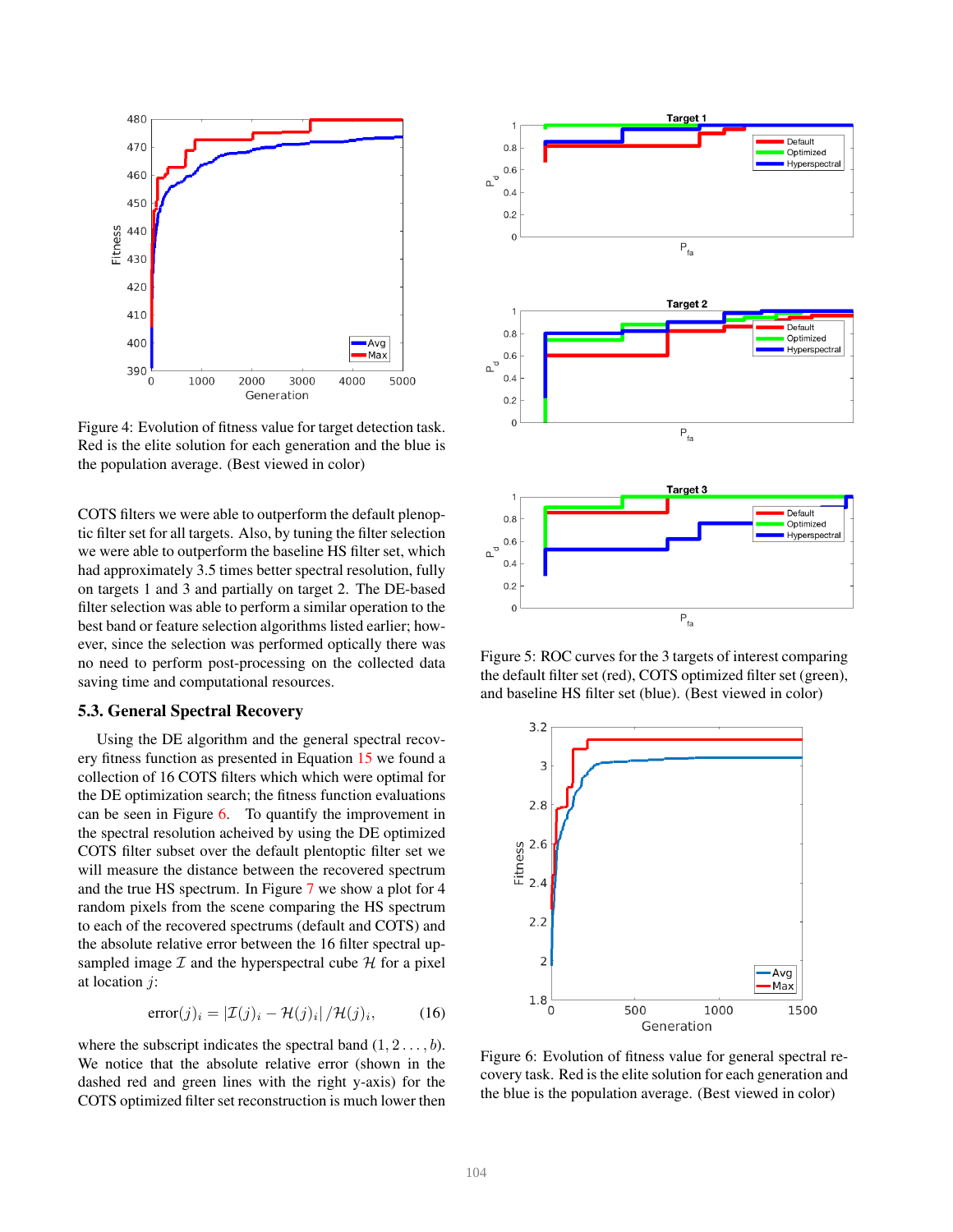<span id="page-6-3"></span>

Figure 7: The HS spectral fidelity for four random pixels from the cube for the default plentoptic filter set (red), the COTS optimized filter set (green), and the HS ground truth (blue). Absolute relative error shown with right y-axis and dashed red and green lines. (Best viewed in color)

the default plenoptic filter set on the lower wavelengths and lower to equal on the higher wavelengths. If we look at the spectral coverage offered by the COTS filter collection in Figure [1](#page-1-2) we can see there is weak support on the higher wavelengths. By adding additional COTS filters to the collection which have support in this higher wavelength spectral region we believe the results will further be improved. In Figure  $8$  we show the spectral sum of the absolute relative error for a pixel at location j:

error<sup>S</sup>(j) = 
$$
\sum_{i=1}^{b} |\mathcal{I}(j)_i - \mathcal{H}(j)_i| / \mathcal{H}(j)_i.
$$
 (17)

We see that the optimized COTS filters with CS reconstruction produced a spectral upsampled image cube with lower pixel spectral errors than the default plentoptic filter set. This increased spectral fidelity is important for analysts who rely on spectral shapes to determine material compositions of scenes and to compare with spectral libraries.

## <span id="page-6-0"></span>6. Conclusions

In this paper we have established a system in which one can optimize the target detection performance or the general spectral recovery of a scene by choosing filters from a collection of COTS filters for use with a plenoptic camera. By utilizing the design philosophy described in this paper it is possible to achieve significant improvements in task-specific imaging as compared to the default plentoptic filter set composed of optical bandpass filters. We showed that the DE search strategy allows for quick optimization results that outperform the default set. We are currently planning a field test where we will deploy the COTS collection against the default filter set with various targets and background materials. We also seek to refine the CS recovery algorithms to utilize the spatial information in the scene and explore other signal models for improved reconstruction results.

### Acknowledgements

The authors would like to thank the anonymous reviewers for their helpful comments and the Office of Naval Research (ONR) for funding this work.

#### References

- <span id="page-6-1"></span>[1] M. M. Abo-Zahhad, A. I. Hussein, and A. M. Mohamed. Compressive sensing algorithms for signal processing applications: A survey. *International Journal of Communications, Network and System Sciences*, 8(06):197, 2015.
- <span id="page-6-2"></span>[2] M. Aharon, M. Elad, and A. Bruckstein.  $rmK-SVD$ : An algorithm for designing overcomplete dictionaries for sparse representation. *IEEE Transactions on Signal Processing*, 54(11):4311–4322, 2006.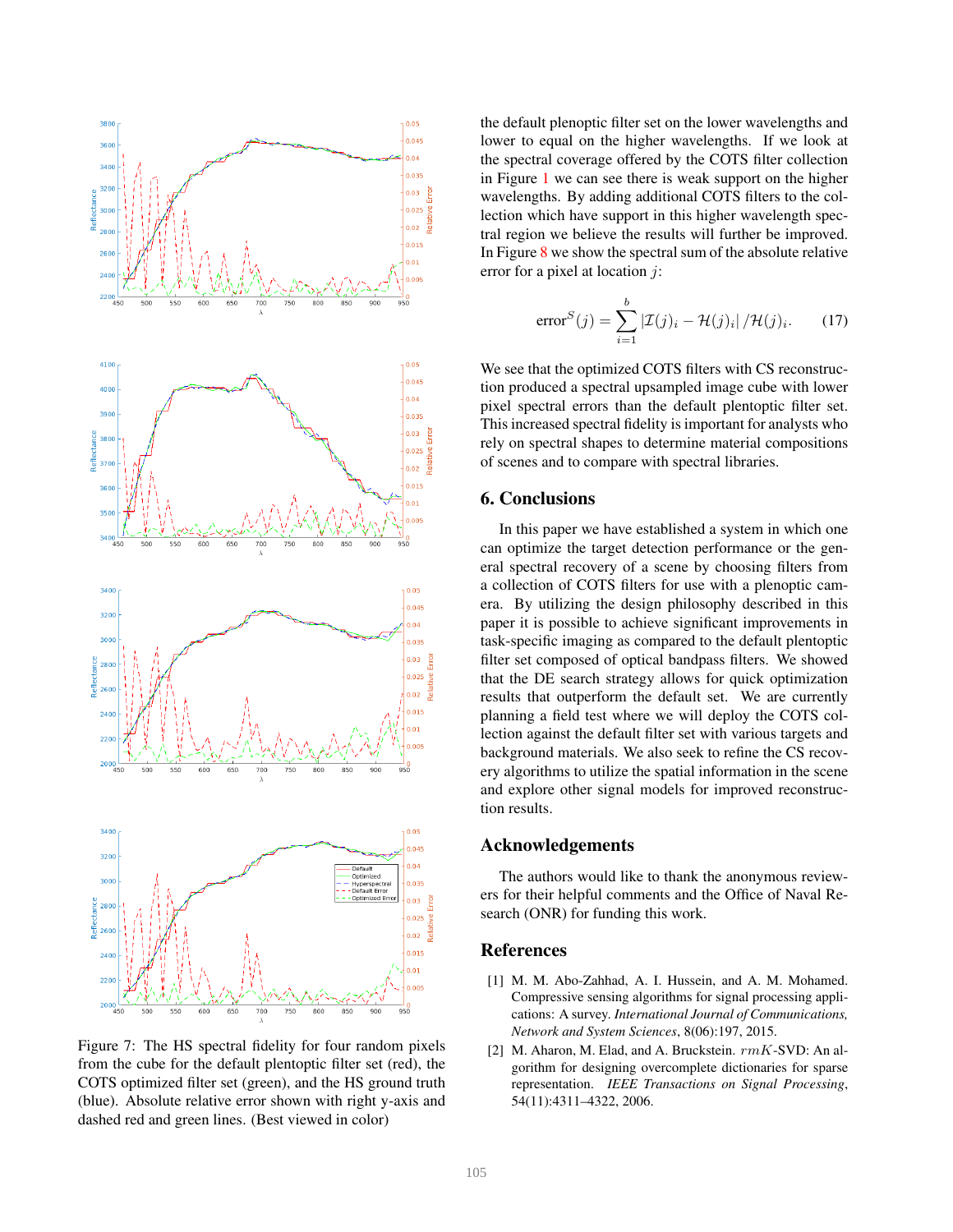<span id="page-7-10"></span>

Figure 8: Absolute relative error between the full spectral resolution HS scene and the default plenoptic filter set reconstruction ((a) and (c)). Absolute relative error between the full spectral resolution HS scene and COTS optimized CS reconstruction (b) and (d). Top and bottom show same error data (colormap on top and z-axis on bottom). Note that the scales are the same. (Best viewed in color)

- <span id="page-7-0"></span>[3] R. E. Bellman. *Adaptive Control Processes: A Guided Tour*, volume 4. Princeton University Press, 1961.
- <span id="page-7-2"></span>[4] J. J. Benedetto, W. Czaja, J. Dobrosotskaya, T. Doster, K. Duke, and D. Gillis. Integration of heterogeneous data for classification in hyperspectral satellite imagery. In *Algorithms and Technologies for Multispectral, Hyperspectral, and Ultraspectral Imagery XVIII, Proc. SPIE,*, volume 8390, pages 8390–78. International Society for Optics and Photonics, 2012.
- <span id="page-7-9"></span>[5] S. Boyd and L. Vandenberghe. *Convex optimization*. Cambridge University Press, 2004.
- <span id="page-7-4"></span>[6] J. Brauers, N. Schulte, and T. Aach. Multispectral filterwheel cameras: Geometric distortion model and compensation algorithms. *IEEE Transactions on Image Processing*, 17(12):2368–2380, 2008.
- <span id="page-7-7"></span>[7] E. J. Candes, J. K. Romberg, and T. Tao. Stable signal recovery from incomplete and inaccurate measurements. *Communications on Pure and Applied Mathematics*, 59(8):1207– 1223, 2006.
- <span id="page-7-3"></span>[8] D. B. Cavanaugh, J. M. Lorenz, N. Unwin, M. Dombrowski, and P. Willson. VNIR hypersensor camera system. In *SPIE Optical Engineering+ Applications*, pages 74570O– 74570O. International Society for Optics and Photonics, 2009.
- <span id="page-7-5"></span>[9] C. Chi, H. Yoo, and M. Ben-Ezra. Multi-spectral imaging by optimized wide band illumination. *International Journal of Computer Vision*, 86(2-3):140, 2010.
- <span id="page-7-1"></span>[10] S. De Backer, P. Kempeneers, W. Debruyn, and P. Scheunders. A band selection technique for spectral classification. *IEEE Geoscience and Remote Sensing Letters*, 2(3):319– 323, 2005.
- <span id="page-7-8"></span>[11] D. L. Donoho. Compressed sensing. *IEEE Transactions on Information Theory*, 52(4):1289–1306, 2006.
- <span id="page-7-6"></span>[12] T. Doster, C. C. Olson, E. Fleet, M. Yetzbacher, A. Kanaev, P. Lebow, and R. Leathers. Designing manufacturable filters for a 16-band plenoptic camera using differential evolution. In *Algorithms and Technologies for Multispectral, Hy-*